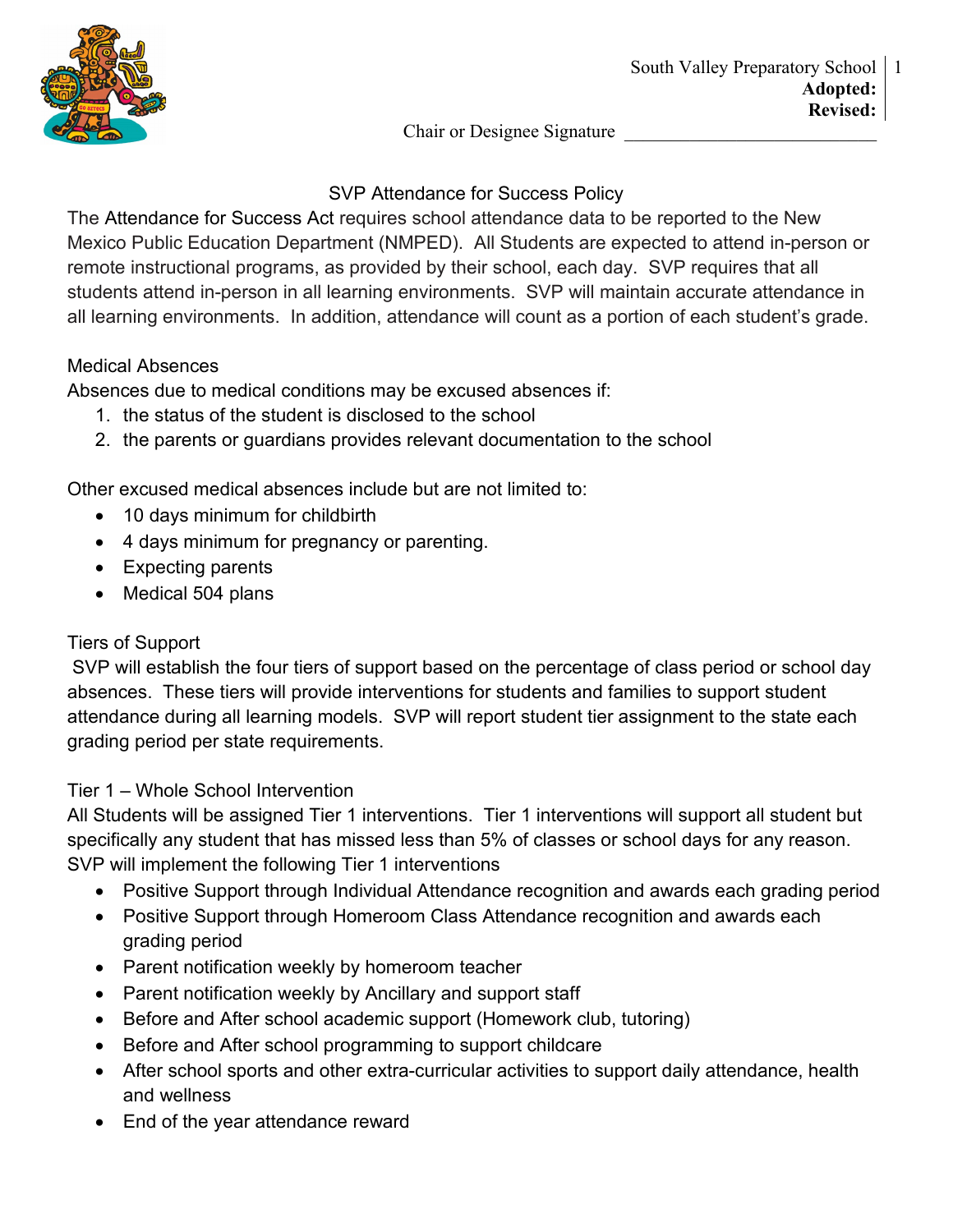#### Tier 2 – Individualized Prevention

Any student that has missed 5% or more, but less than 10% of classes or school days for any reason will be assigned Tier 2 interventions. Tier 2 interventions include:

- Attendance conference will be held with Parent / Guardian, Student and Teacher to review attendance history and the impact of absences on student academic outcomes and to document any needs by the family to support student attendance (i.e. access to WiFi, or other needed resources)
- Attendance contract outlining specific interventions to be implemented by the family and the school
- Health and Wellness referral will be made to address family resource needs (i.e. food bank, utility or housing resources, health and wellness referrals, carpool connection to support consistent Transportation)
- Before and After School academic support (Homework club, tutoring)
- Before and after school programming to support childcare
- After school sports and other extra-curricular activities to support daily attendance, health and wellness
- Quarterly attendance incentives and rewards
- End of the year attendance reward

# Tier 3 – Early Intervention

Any Student that has missed 10 percent or more, but less than 20 percent of classes or school days for any reason. In addition to whole-school prevention strategies and other supportive interventions, for Tier 3 students, the attendance team shall notify the parent/family in writing of the student's absenteeism. The notice shall include a date, time, and place for the parent/family to meet with school officials/staff to develop intervention strategies that focus on keeping the student in an educational setting. The attendance team shall be convened to establish a specific intervention plan for the student that includes establishing weekly progress monitoring and a contract for attendance. To the extent appropriate, given the student's age, the student should be actively involved in the formulation of the attendance contract, the provisions of which should include a focus on both academic and extracurricular activities appropriate for and of interest to the student.

- Health and Wellness Team meeting will be held with Parent / Guardian, Student, Attendance Representative and Health and Wellness Team members to update the attendance history and the impact of absences on student academic outcomes
- Document the underlying causes of absences and provide support and resources
- Attendance contract to be established with the input of Parent / Guardian, Student, Teacher, Health and Wellness Team member and the Attendance Representative outlining specific interventions to be implemented by the family and the school
- Referral to Engage NM for student and family support
- Weekly progress monitoring by Health and Wellness Team